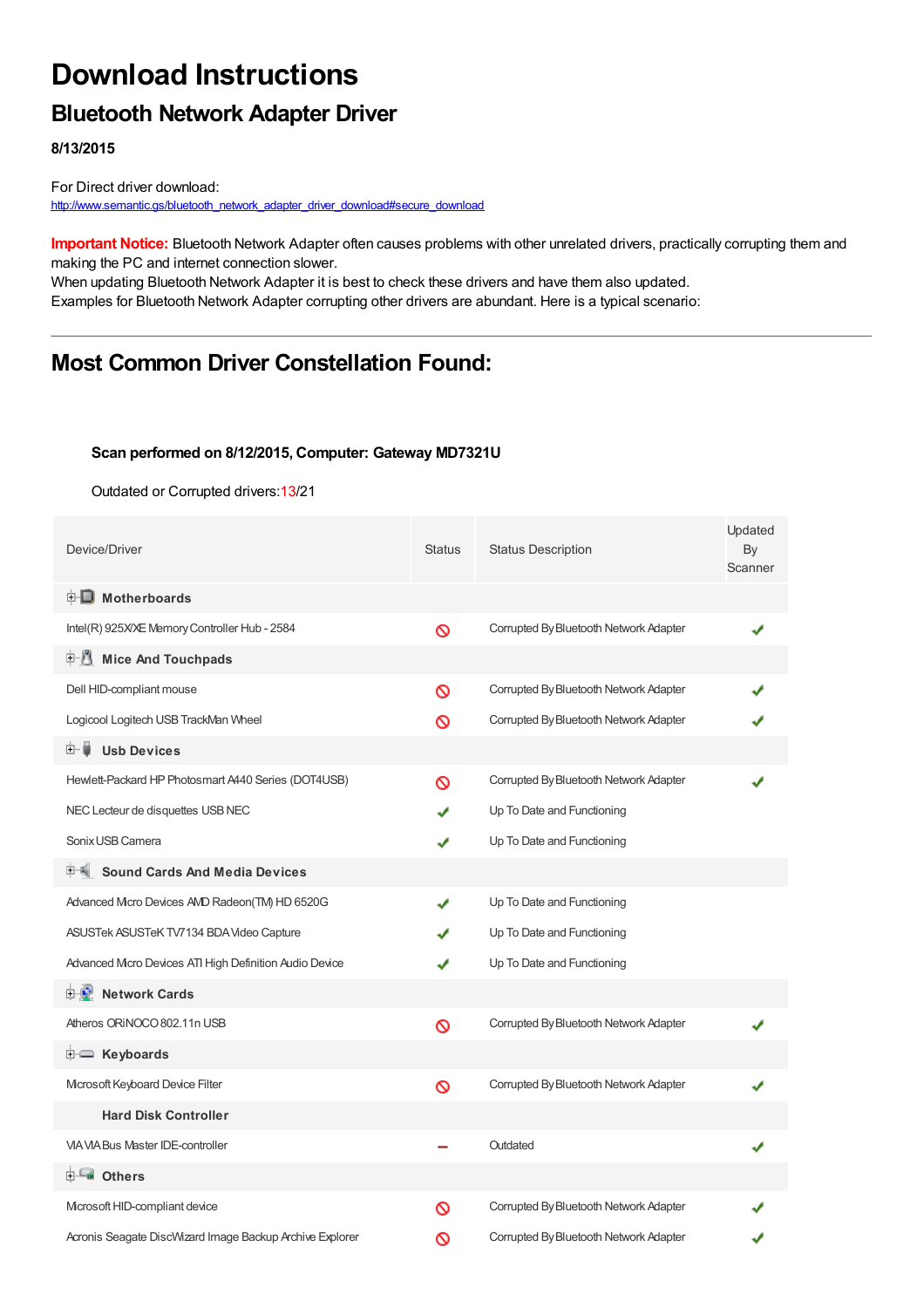| Nokia Nokia E52 USB LCIF                       |   | Corrupted By Bluetooth Network Adapter |  |
|------------------------------------------------|---|----------------------------------------|--|
| <b>D</b> Cameras, Webcams And Scanners         |   |                                        |  |
| Canon CanoScan 3200/3200F                      | ര | Corrupted By Bluetooth Network Adapter |  |
| Video Cards                                    |   |                                        |  |
| NVIDIA NVIDIA GeForce4 MX 440                  | J | Up To Date and Functioning             |  |
| <b>E</b> Input Devices                         |   |                                        |  |
| Eastern Times USB-HID (Human Interface Device) | ര | Corrupted By Bluetooth Network Adapter |  |
| <b>E-W</b> Port Devices                        |   |                                        |  |
| hspa Modem Application2 port (COM5)            | ✔ | Up To Date and Functioning             |  |
| $\blacksquare$ Monitors<br>中-                  |   |                                        |  |
| Sony Digital Flat Panel (1024x768)             | J | Up To Date and Functioning             |  |
| <b>E-5</b> Mobile Phones And Portable Devices  |   |                                        |  |
| <b>Acer NOKIA</b>                              |   | Outdated                               |  |

## **Bluetooth Network Adapter Driver Models:**

| <b>Driver Model</b>                                | <b>Original</b><br><b>Upload Date</b> | Last<br><b>Modification</b> | <b>Driver File</b>                             | <b>File</b><br><b>Size</b> | <b>Most Compatible</b><br><b>Computer Model</b> | <b>Availabilty To</b><br><b>Scanner</b> |
|----------------------------------------------------|---------------------------------------|-----------------------------|------------------------------------------------|----------------------------|-------------------------------------------------|-----------------------------------------|
| Bluetooth Network Adapter 8/18/2014<br>321.19      |                                       | 8/8/2015                    | bluetooth_network_adapter-<br>321.19.exe       |                            | 169kb Panasonic CF-T1RCAXR                      |                                         |
| Bluetooth Network Adapter 10/5/2014<br>F222.161.1  |                                       | 8/5/2015                    | opknqbmc-f222.161.1.exe                        |                            | 191kb HPRX884AA-ABA m8040,                      |                                         |
| Bluetooth Network Adapter 8/21/2014<br>P3072.13    |                                       | 8/6/2015                    | bluetooth network adapter-<br>p3072.13.exe     |                            | 134kb Sony VPCEJ2S1R,                           | ✔                                       |
| Bluetooth Network Adapter 1/5/2015<br>V1.11.1962.1 |                                       | 8/7/2015                    | bluetooth network adapter-<br>v1.11.1962.1.exe | 25kb                       | Dimotion PCDO5U1,                               | J                                       |
| Bluetooth Network Adapter 9/5/2014<br>21.172.19    |                                       | 8/3/2015                    | bluetooth_network_adapter-<br>21.172.19.exe    | 34kb                       | Compag AU852AA-ABM<br><b>CQ5216LA,</b>          | ✔                                       |
| Bluetooth Network Adapter 12/5/2014<br>Y73422.1    |                                       | 8/8/2015                    | bluetooth_network_adapter-<br>y73422.1.exe     |                            | 189kb NEC PC-MJ30AAZ76,                         | ✔                                       |
| Bluetooth Network Adapter 1/6/2015<br>1.1371.18    |                                       | 8/7/2015                    | bluetooth_network_adapter-<br>1.1371.18.exe    |                            | 213kb Toshiba SATELITE C850-A791,               | ✔                                       |
| Bluetooth Network Adapter 12/24/2014<br>73786      |                                       | 8/8/2015                    | bluetooth_network_adapter-<br>73786.exe        |                            | 194kb Dimotion PCDO5U1,                         | J                                       |
| Bluetooth Network Adapter 1/7/2015<br>62842.1      |                                       | 7/31/2015                   | bluetooth network adapter-<br>62842.1.exe      |                            | 50kb Sony VPCEC2RFX,                            | ✔                                       |
| Bluetooth Network Adapter 1/31/2015<br>2.11.11.126 |                                       | 8/1/2015                    | vc-2.11.11.126.exe                             |                            | 57kb HPP6520ch-m                                | ✔                                       |
| Bluetooth Network Adapter 2/6/2015<br>A3237        |                                       | 8/7/2015                    | bluetooth_network_adapter-<br>a3237.exe        |                            | 132kb HPHP Pavilion g6-1b34ca,                  | ✔                                       |
| Bluetooth Network Adapter 9/27/2014<br>G23047      |                                       | 8/8/2015                    | bluetooth_network_adapter-<br>g23047.exe       |                            | 183kb Sony VGC-LS21N,                           | ✔                                       |
| Bluetooth Network Adapter 9/24/2014<br>R61.1721.1  |                                       | 8/6/2015                    | bluetooth_network_adapter-<br>r61.1721.1.exe   |                            | 120kb HPPS303AA-ABHt870.nl,                     | ✔                                       |
| Bluetooth Network Adapter 9/23/2014<br>20223       |                                       | 8/2/2015                    | bluetooth_network_adapter-<br>20223.exe        |                            | 110kb Fujitsu STYLISTIC Q572,                   | ✔                                       |
| Bluetooth Network Adapter 1/22/2015<br>M23848      |                                       | 8/5/2015                    | bluetooth_network_adapter-<br>m23848.exe       |                            | 218kb Panasonic CF-18KHHBLL,                    | ✔                                       |
| Bluetooth Network Adapter 11/18/2014<br>T1.141.10  |                                       | 8/7/2015                    | bluetooth_network_adapter-<br>t1.141.10.exe    | 45kb                       | Grupo@Sitre NOMADA s1300,                       | ✔                                       |
| Bluetooth Network Adapter 10/20/2014               |                                       | R/Q/2015                    | bluetooth_network_adapter-                     |                            | 70kh HPRK424AAR-ARAHPF-257c                     | ✔                                       |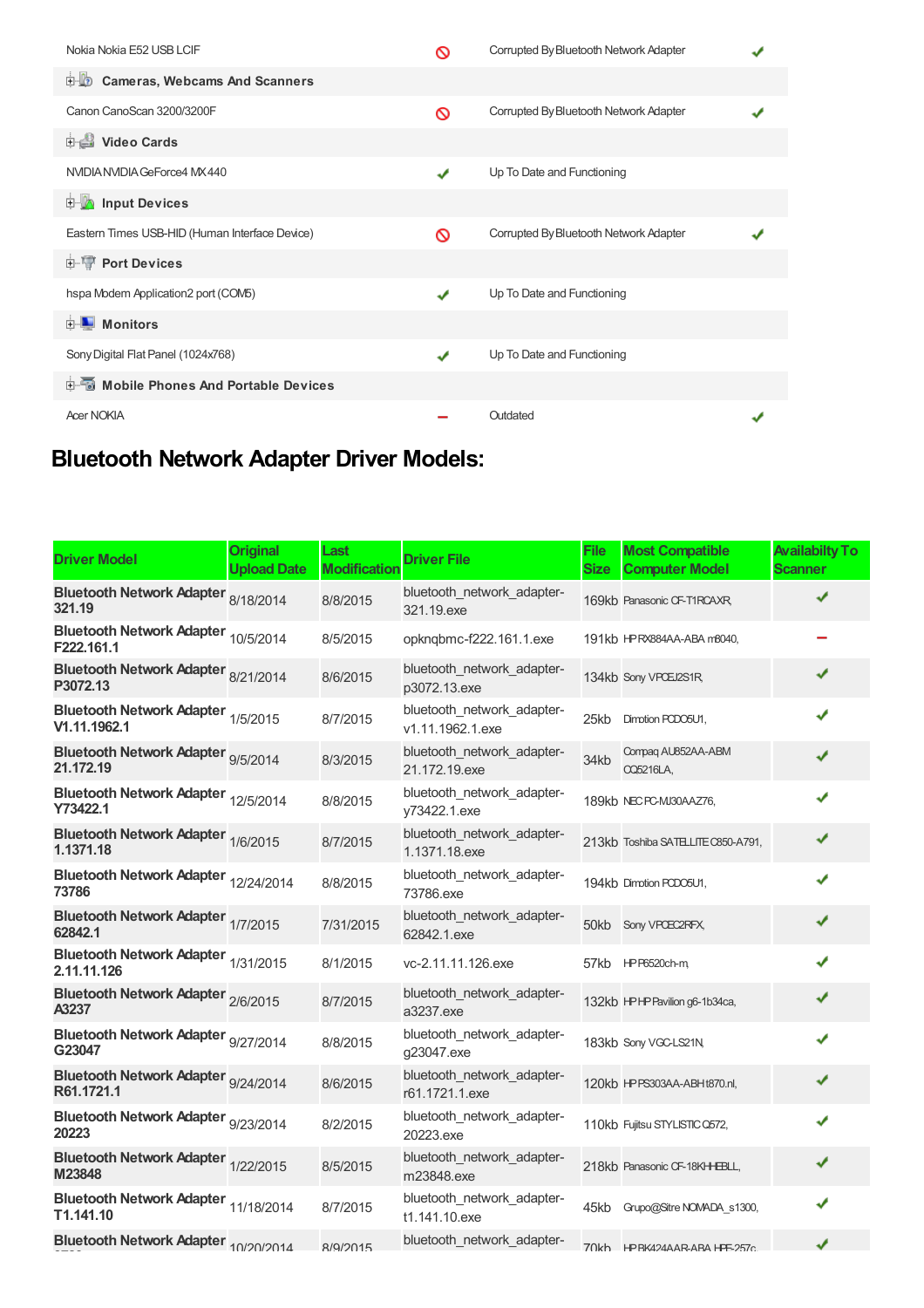| 3789                                              | $1 \cup I \subseteq \bigcup \{L \cup L \cup L + \top$ | $U1U1U1U$ | 3789.exe                                    | <b>I VIW</b> |                                       |   |
|---------------------------------------------------|-------------------------------------------------------|-----------|---------------------------------------------|--------------|---------------------------------------|---|
| Bluetooth Network Adapter 11/13/2014<br>83387     |                                                       | 8/7/2015  | bluetooth_network_adapter-<br>83387.exe     |              | 138kb Lenovo 8933W91,                 | ✔ |
| Bluetooth Network Adapter 9/23/2014<br>Q332.12    |                                                       | 8/6/2015  | bluetooth_network_adapter-<br>q332.12.exe   | 67kb         | Panasonic CF-19TH1H1QW,               | ✔ |
| Bluetooth Network Adapter 12/13/2014<br>8032.13   |                                                       | 8/3/2015  | bluetooth_network_adapter-<br>8032.13.exe   | 74kb         | Fujitsu FMVD53C011,                   | ✔ |
| Bluetooth Network Adapter 12/9/2014<br>2.13729    |                                                       | 8/4/2015  | bluetooth_network_adapter-<br>2.13729.exe   | 88kb         | Compag FZ090AA-ABF<br><b>SR5605FR</b> | ✔ |
| Bluetooth Network Adapter 11/18/2014<br>71.12.133 |                                                       | 8/2/2015  | bluetooth_network_adapter-<br>71.12.133.exe |              | 140kb IBM2389QU2.                     | ✔ |
| Bluetooth Network Adapter 11/14/2014<br>8331.17   |                                                       | 8/3/2015  | bluetooth_network_adapter-<br>8331.17.exe   |              | 148kb I-PI-P Compaq Presario CQ61,    | ✔ |
| Bluetooth Network Adapter 10/1/2014<br>40603      |                                                       | 8/3/2015  | bluetooth_network_adapter-<br>40603.exe     |              | 185kb Packard Bell IXTREME 6238,      | ✔ |
| Bluetooth Network Adapter 1/30/2015<br>71.1008    |                                                       | 8/3/2015  | bluetooth_network_adapter-<br>71.1008.exe   |              | 27kb IBM622564G,                      | ✔ |
| Bluetooth Network Adapter 12/19/2014<br>3362.12.1 |                                                       | 8/4/2015  | bluetooth_network_adapter-<br>3362.12.1.exe |              | 157kb Fujitsu FMVK92B113,             | ✔ |
| Bluetooth Network Adapter 10/31/2014<br>31.11.197 |                                                       | 8/5/2015  | bluetooth network adapter-<br>31.11.197.exe | 28kb         | Fujitsu FMVMGG70N7,                   | ✔ |
| Bluetooth Network Adapter 1/15/2015<br>8361.12.1  |                                                       | 8/6/2015  | bluetooth network adapter-<br>8361.12.1.exe |              | 115kb Lenovo SS09254503,              | ✔ |
| Bluetooth Network Adapter 1/26/2015<br>32490      |                                                       | 8/3/2015  | bluetooth network adapter-<br>32490.exe     |              | 87kb Sony VGN-AR11MR,                 | ✔ |
| Bluetooth Network Adapter 1/25/2015<br>32930      |                                                       | 8/10/2015 | bluetooth network adapter-<br>32930.exe     | 46kb         | KOBIAN KOB746,                        | ✔ |
| Bluetooth Network Adapter 7/29/2014<br>G32777     |                                                       | 8/5/2015  | bluetooth_network_adapter-<br>g32777.exe    |              | 56kb HPRX865AA-ABUt3705.uk,           | ✔ |
| Bluetooth Network Adapter 8/8/2014<br>31.18       |                                                       | 8/7/2015  | rdepfyn-31.18.exe                           |              | 119kb NECPC-VJ22MAUEHTXV,             | ✔ |
| Bluetooth Network Adapter 11/25/2014<br>32779     |                                                       | 8/6/2015  | bluetooth_network_adapter-<br>32779.exe     |              | 72kb ASUS CS6110,                     | ✔ |
| Bluetooth Network Adapter 10/28/2014<br>41.141.10 |                                                       | 8/3/2015  | bluetooth network adapter-<br>41.141.10.exe |              | 108kb LGS1-M402E1,                    | ✔ |

## **Typical Driver constellation for scanned computers:**

### **Data derived from 1084 scans made on these 491 computers from 7/24/2014 to 7/31/2015:**

Acer Veriton L670, HP GU613AA-ACB m9080.ru, IBM1847Y1Y, HP FL389AA-ABZ a6675it, HP Pavdv6521 mariner, Sony VGN-FW53GF\_W, Sony VPCEC2RFX, HP AY627AAR-ABAa4313w, Packard Bell NC-ENLE11BZ-4508G1TMNKS, NEC PC-MK29MLZDF, Dell Precision R7610, Acer TravelMate 2460, HP KZ771AA-UUZa6522.ch, Panasonic CF-28PTJGZDM, Sony VGN-TZ170C, Intel OLFV, HP HPE-310pt, Toshiba SATELLITE C850-A817, IBM8145LUC, NEC PC-VW978WG01, Seneca Pro234499, IpexI.T.GGOC Guardfish series, Sony VGN-FE24SP, Generic Generic, HP PL494AA-ABHt760.be, Fujitsu A6220, Sony VGN-FE18GP, Fujitsu FPC08001DM, Ipex I.T.G Havre series,NECExpress5800/120Eh [N8100-1287, Toshiba Dynabook SSM41 200E/3W, SonyVGN-NW120J, Toshiba Dynabook T350/56AB, Toshiba PORTEGE M750, Lenovo 6458V35, Supermicro PDSG4, Lenovo 9174Y1A, Toshiba Dynabook Qosmio D711/T3EB, Fujitsu FMMLRD50P, VIA7VTXH, Panasonic CF-30KBPAX2M, Buympc DES0024C USCG ClientPro 375 G, Toshiba Dynabook SS RX1/T9A Lenovo ThinkPad W530, Sony VPCF13D4E, HP HP Envy 13 Notebook PC, LG LE50-23SK, Toshiba Satellite L855-S5405, Lenovo ThinkCentre M78, HP Pavilion G60-418CA, Lenovo ThinkCentre Edge 72z, Sony VGC-RC70S, Toshiba SATELLITE C855-1X3, Compaq DD345A-ABS 6620 SV110, HP CQ1150FRm, NEC RNG41146695, HP PS350AA-ABS 1240.se, ELITEGROUP 330, HP 168B, HP C9700, Gateway CT5628, Sony VGN-NS90HS\_6\_W, Fujitsu CELSIUS W370, NEC PC-MY28VLZEJ, Notebook MIM2290, MAXDATA ECO4700IW, Lenovo 1024AMU, Acer TravelMate 5740G, IBM EServer xSeries 365 -[88625RX,HPDF194A-ABZ484,HP27-1015ef, Packard Bell IMEDIAD9351 AIO,NECPC-MK19ELZ2UFJG, SonyPCG-GR5F\_BP, SIE840\_P3, Packard Bell IXTREME I7709B, Acer Veriton 5800FX, Panasonic CF-S10DVCDP, ByteSpeed ByteSpeed Laptop UT40, Toshiba Dynabook CX/45AB, LG R580-L.B241P1, HPP9891A-AB1 723k, SonyVGN-NW305F,NECPC-MY30VBZED, WIPROWNBOBM4901-0022, SonyVGN-UX71,HPPS206AA-B14 t880.be,NECRNM21223076, IBM 2645CBH,HPKX568AA-UUWm9364.sc, Lenovo 43772KM, Toshiba SATELLITEPROC50-A-1HZ, Toshiba Dynabook TX/77MWHYD,Gateway310 2900297, Sony VPCW12M1E,HPHPPavilion dv1000, Toshiba Satellite Pro 6100, SonyPCG-FX602, Acer A0A150, Avermedia 3150,HPH9-1386, Packard Bell IMEDIAMC8830, Compaq ED879AA-ABA SR1638NXNA540, Panasonic CF-S8HYEDPS, HP DX2250 MT SRP KMAT, ASUS U6Vc, Panasonic CF-F8GWE08N3, Lenovo ThinkPad T410s, Toshiba Satellite C850-B843, HP RX884AA-ABAm8040, HP PS512AA-ABA a815, Packard Bell EASYNOTE PB62S00106, Sony SVE14A35CVPI, Compaq DQ119A-ABZ S5400IT IT340, Intel SQ45CB, EMachines EL1200-06w, Lenovo Y310, HP H9-1168hk, HP HDX9300, Sony VGN-TZ37TN\_B, HP KX614AA-B1Aa6502.g, HP PX581AA-ABE w5030.es, Powerspec B647, IBM8086Y27, NEC EASYNOTE PB11400006, HP P6620jp, HP HP Pavilion g7 Notebook PC, WIPRO WSG52K55W7-0226, HP Hp workstation xw6000, NEC PC-LS450JS6W, HP KB003AA-B14 m9180.be-a, Lenovo 10245BG, ARLT Computer Produkte Quattro Power Station GTX 560, Gigabyte GA-6PXSV3, Lenovo ThinkCentre M55p, NEC PC-VK26TXZNG, HP HP Pavilion ze2000, HP WK697AA-ABD p6329de, Sony VPCZ1290S, Sony VGN-AR390E, NEC PC VL5907D, SonyVGN-G11XRN\_B, ASUSBA5190,A500, SonyVGN-SR25T\_P, Biostar TA960, Fujitsu FMVNP2PL, Seneca Pro38611,GatewayLT27,HPHPdc5000 uT, IBM48007X3, Lenovo ThinkCentre A61,HPHPCompaq dc7600 Small Form Facto, Toshiba SATELLITEL850-13U,HPPN111AA-ABFt760.f, Lenovo 6483WNQ,HP PN119AA-ABU m1170.uk, Dell PowerEdge 4600, HP ED758AA-ABS w5180.se, ByteSpeed ByteSpeed Laptop UT40, Panasonic CF-19TH187QW, HP P6620jp, Acer AS5320, Sony VGN-BX94PS, HP Pavilion zx5000, ASUS BP5275, Sony VGN-NS120AH, Viglen GENIE D850EM/2, Panasonic FZ-G1AABJKMY, HP P6-2463eo, Compaq NY487AA-AB0 CQ2229TW,HPNQ893AA-ABUp6004uk,HPHP530 Notebook PC, SonyVGN-CS2,NECPC-LL850SG,HPCompaq Presario A900 KU048EA#ABENotebook PC, Samsung 400B4Z/A01TH, Compaq ER100AA-ABA SR1625NX NA541, Acer Aspire 9810, HP KJ325AA-ABG a6440a, HP HP PRESARIO V6000,Dell PowerEdge SC1420,GatewayFX4710-UB802A,HPFR449AA-ABUs3621uk, SonyVPCF13XFX,HPHPPavilion dv5000, PanasonicCF-19KHRAXAG,HCL Infosystems GETZ-LD, Compaq PX631AA-ABU SR1440UK GB520, HP NC896AAR-ABA a6863w, NEC VERSAL2200 RND61058988, WIPRO WSG37425W7-0012, Fujitsu FMMVFE50W, Lenovo ThinkCentre A58e, Fujitsu FMLRB7N24, IBM80847CG, Sony VPCJ126FJ, HP P6714it-m, Lenovo ThinkCentre M90z, HP NQ973AA-ABF p6032f, Sony VGC-LS21N, Foxconn Inferno Katana GTI, HP Compaq CQ62, Sony VGN-CR21E\_W, Lenovo 20AUA02MMB, Fujitsu LifeBook T4310, HP KN458AA-ABT